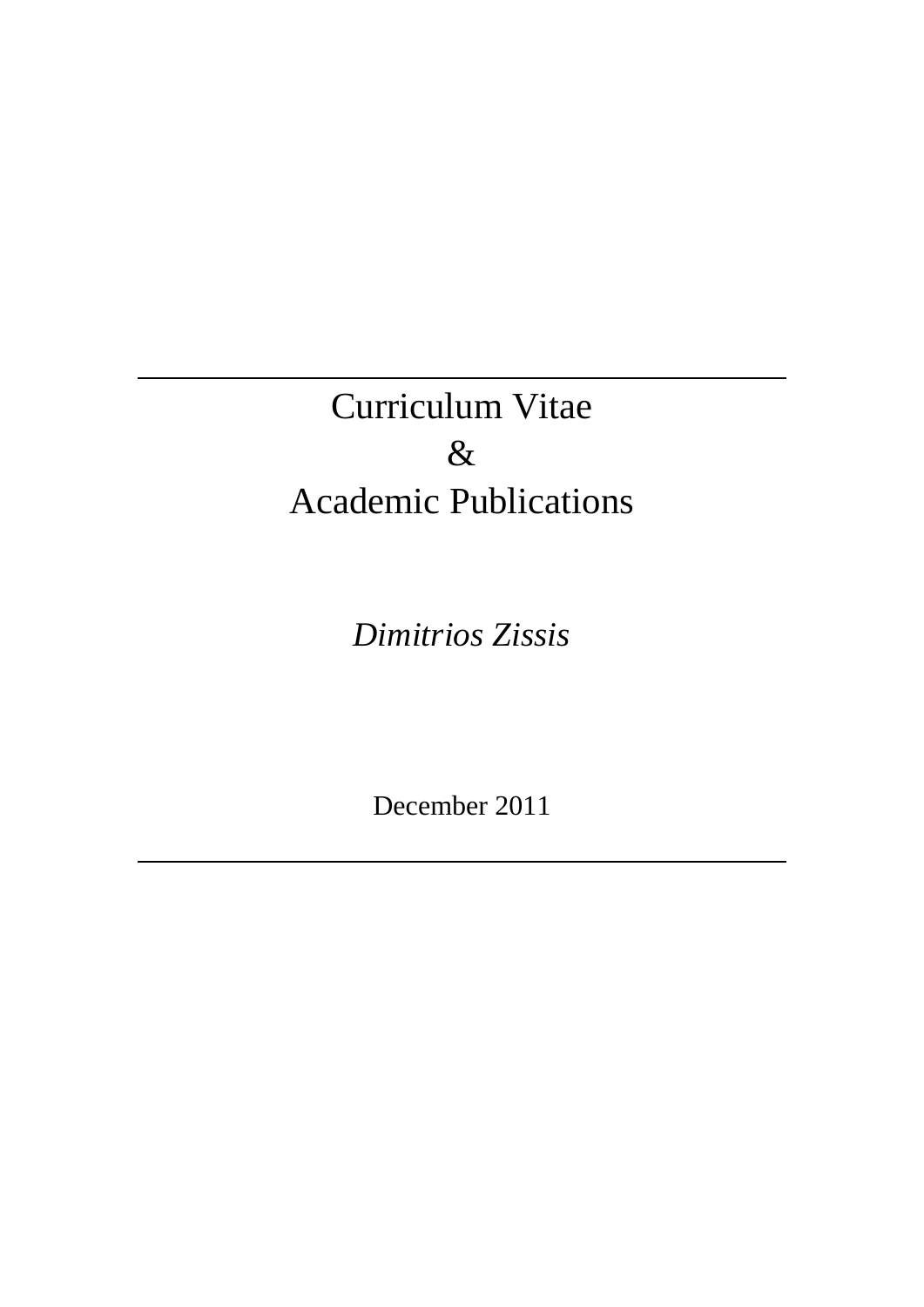## **CONTENTS**

| $\mathbf{1}$ .   |     |  |  |  |
|------------------|-----|--|--|--|
| 2.               |     |  |  |  |
| 3.               |     |  |  |  |
|                  | 3.1 |  |  |  |
|                  | 3.2 |  |  |  |
|                  | 3.3 |  |  |  |
|                  | 3.4 |  |  |  |
| $\overline{4}$ . |     |  |  |  |
|                  | 4.1 |  |  |  |
|                  | 42  |  |  |  |
|                  | 4.3 |  |  |  |
| 5 <sub>1</sub>   |     |  |  |  |
| 6.               |     |  |  |  |
| 7.               |     |  |  |  |
|                  |     |  |  |  |
| $\mathbf{1}$ .   |     |  |  |  |
| 2.               |     |  |  |  |
|                  | 2.1 |  |  |  |
|                  | 2.2 |  |  |  |
|                  | 2.3 |  |  |  |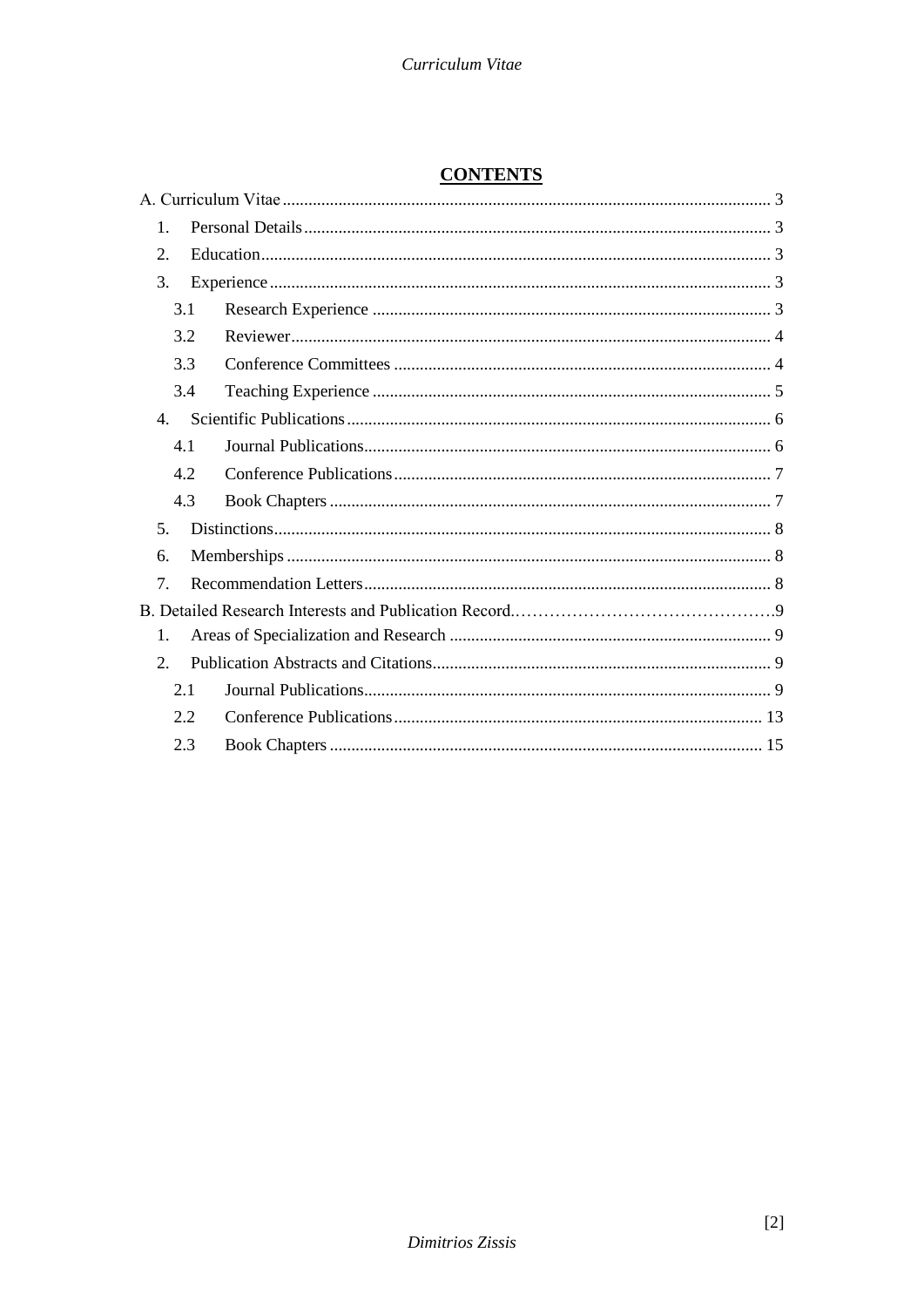## <span id="page-2-0"></span>**Α. Curriculum Vitae**

## <span id="page-2-1"></span>**1. Personal Details**

| Name:      | Dimitrios                                          |
|------------|----------------------------------------------------|
| Surname:   | <b>Zissis</b>                                      |
| Address:   | Department of Product and System Engineering,      |
|            | University of the Aegean, A1.1, Konstantinoupoleos |
|            | 2, Syros, Greece                                   |
| Phone:     | 00302281097146                                     |
| e-mail:    | Dzissis@aegean.gr                                  |
| P.Website: | http://www.syros.aegean.gr/users/dzissis           |
|            |                                                    |

# <span id="page-2-2"></span>**2. Education**

- **PhD**, Computer and Information System Security, Department of Product and System Design Engineering, University of the Aegean, Greece (2011) .
- **MBA**, Degree of Master in Business Administration, General Management, City University, USA (2007).
- **MSc**, Degree of Master of Science, Computing and Information Systems, John Moore's University of Liverpool, UK (2005)
- **BSc** Computer Science (Hons), Bachelor of Science, The University of Liverpool, UK (2004)

# <span id="page-2-3"></span>**3. Experience**

## <span id="page-2-4"></span>*3.1 Research Experience*

- **e-Pass PKI,** "Design and Implementation of the Public Key Infrastructure services for the e-Passport" (2009). This research project included the design, development and implementation of the security infrastructure, the Public Key Infrastructure, for the eelectronic passport deployment in Greece.
- **e-UNIVERSITY PKI,** "Design and Implementation of the Public Key Infrastructure services for the e-University", Information Society (2006-2007). This research project included the design, development and implementation of the security infrastructure, the Public Key Infrastructure, for the e-University initiative which is involved in the integration of daily business processes conducted by university level educational services in Greece.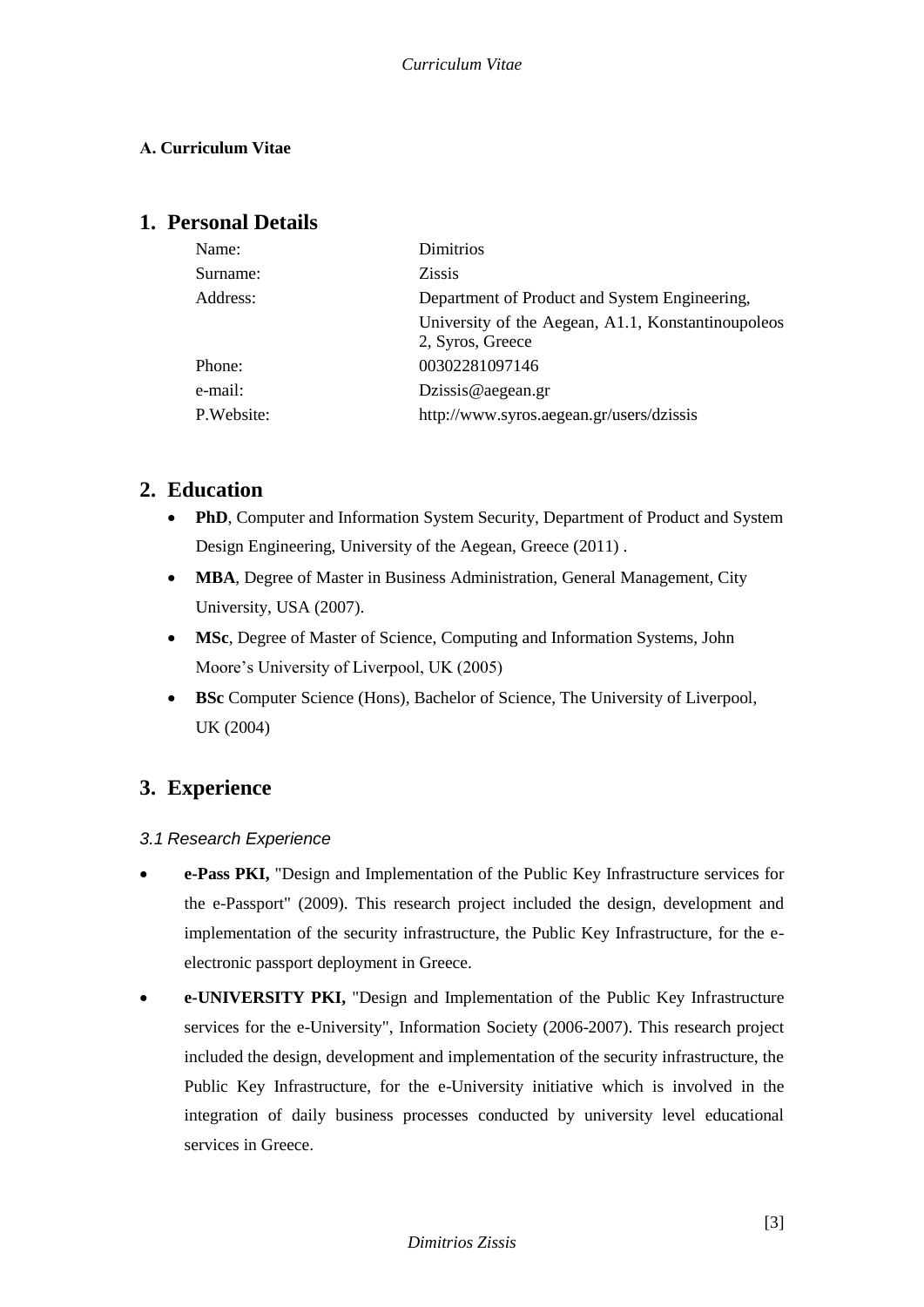**e-SCHOOL PKI,** "Design and Implementation of the Public Key Infrastructure services for the e-School", Information Society (2006-2007). This research project included the design, development and implementation of the security infrastructure, the Public Key Infrastructure, for the e-School initiative which is involved in the integration of daily business processes conducted by primary and secondary level educational services in Greece.

#### *3.2 Membership of Editorial Boards of Scientific and Scholarly Journals*

International Journal of Cloud Computing and Services Science

## <span id="page-3-0"></span>*3.3 Reviewer*

- **Reviewer**, International Journal of Cloud Computing, Inderscience Publishers, 2012
- **Reviewer**, Journal of Internet Services and Applications, Springer
- **Reviewer**, International Journal of Artificial Intelligence and Soft Computing, Inderscience Publishers
- **Reviewer,** International Journal of Communication Networks and Distributed Systems (IJCNDS), Inderscience Publishers
- **Reviewer,** Computers & Security, Elsevier
- **Reviewer,** Scientific Research and Essays, Academic Journals
- **Reviewer**, Second International Conference on e-voting and identity, VOTE-ID 2009, Luxembourg, September 7-8, 2009.
- **Reviewer**, E-Governance and Civic Engagement: Factors and Determinants of E-Democracy, IGI Global, 2011
- **Reviewer**, International Conference on Information and Communication Technologies and Applications ICTA 2011
- **Reviewer.** 12th European Conference on e-Government, ECEG 2012
- **Reviewer**, The 3rd International Multi-Conference on Complexity, Informatics and Cybernetics: IMCIC 2012, Orlando, Florida, USA

## <span id="page-3-1"></span>*3.4 Conference Committees*

- **ECEG 2012**, 12th European Conference on e-Government – ECEG 2012 Conference Committee
- **ICDS 2012,** The Sixth International Conference on Digital Society, January 30 February 4, 2012 - Valencia, Spain
- **ICDS 2013,** The Seventh International Conference on Digital Society, February 24 March 1, 2013 - Nice, France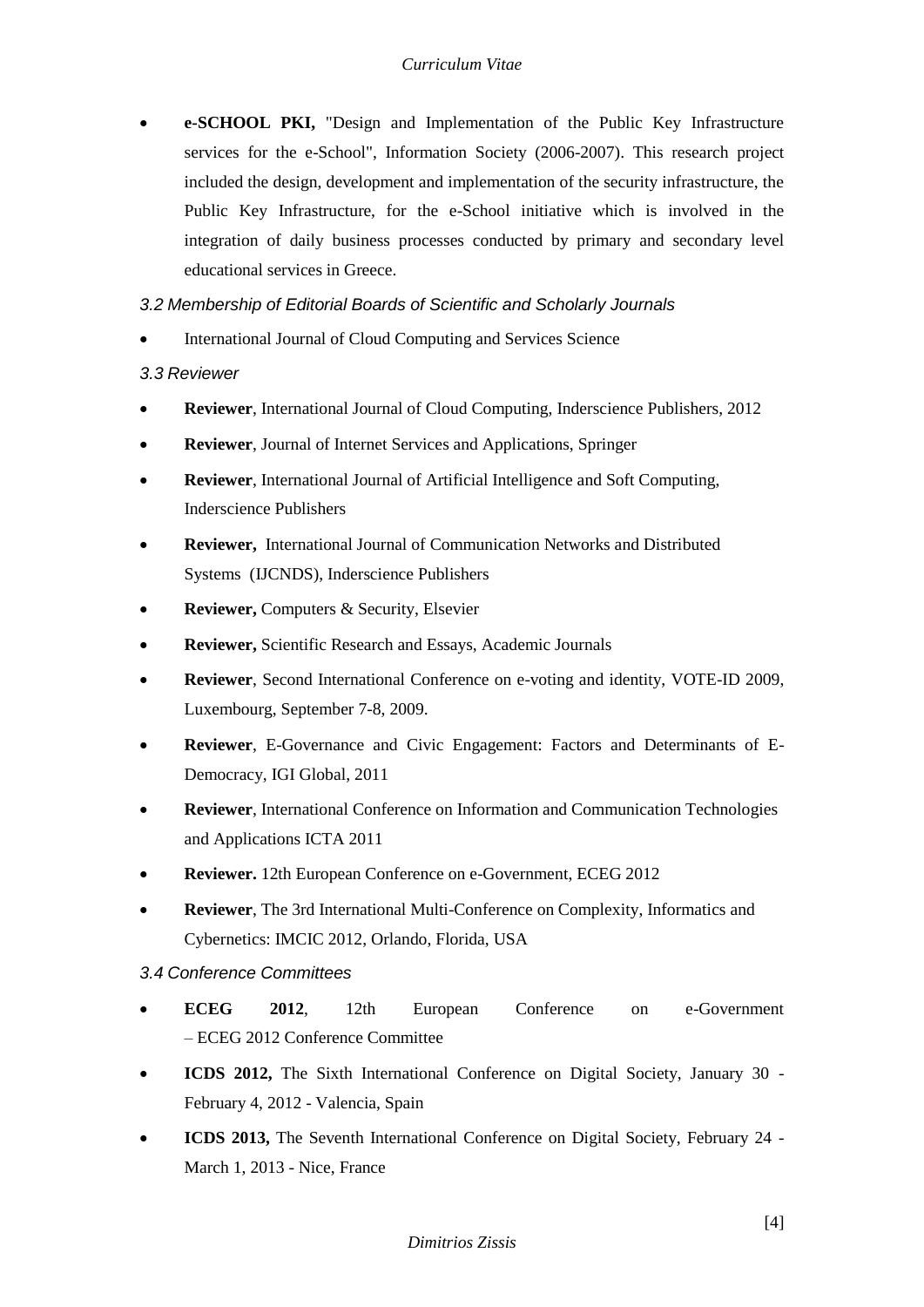**[ICIW 2012](http://academic-conferences.org/iciw/iciw2012/iciw12-home.htm)**, 7th International Conference on i-Warfare and Security- Center for Information Assurance and Cybersecurity, University of Washington, Seattle, USA, 22-23 March 2012

#### <span id="page-4-0"></span>*3.5 Teaching Experience*

Adjunct Lecturer at the Department of Product and Systems Design, University of the Aegean. Modules taught are described below,

#### *Undergraduate Courses:*

- Instructor, Department of Product and System Design Engineering, University of the Aegean, "**Informatics I**", 2008-2011. The course aims at introducing the main concepts of Information Technology (IT) so as to highlight its importance in the design of interactive products and systems. The main objective for the students is to understand the scope, value and capabilities of information technology, while special emphasis is given on principles, concepts and trends in information systems.
- Co-Teaching Instructor, Department of Product and System Design Engineering, University of the Aegean, "**Informatics II**",2008-2011. According to the approach of this course, computers are not just tools, but they are a powerful means of data representation and information handling and transmitting. The purpose and the technologies of computer networking and specifically the structure, the evolution and the capabilities of the Internet are presented.
- Instructor, Department of Product and System Design Engineering, University of the Aegean, "**Analysis & Design of Information Systems**", 2011. In any software project, the *analysis* stage - documenting and *designing* technical requirements for the needs of users is vital to the success of the project. The course starts with a quick introduction to information systems analysis and design explaining why analysis and design are important in the development of computerized systems and introduces fundamental concepts such as those of systems theory organizations. It then presents and discusses the stages of information system development, using basic principles from software engineering. Students are introduced to the basic notation of the Unified Modeling Language (UML). In it we introduce use cases, class diagrams, sequence diagrams, collaboration diagrams, activity diagrams, and state-chart diagrams.
- Co-Teaching Instructor, Department of Product and System Design Engineering, University of the Aegean, "**Programming Methodologies & Techniques I**",2009- 2011. Students learn how to solve problems using computers and they will acquire basic programming skills, focusing on the best development practices. Various problems are analyzed as exercises and their solution is designed in order to be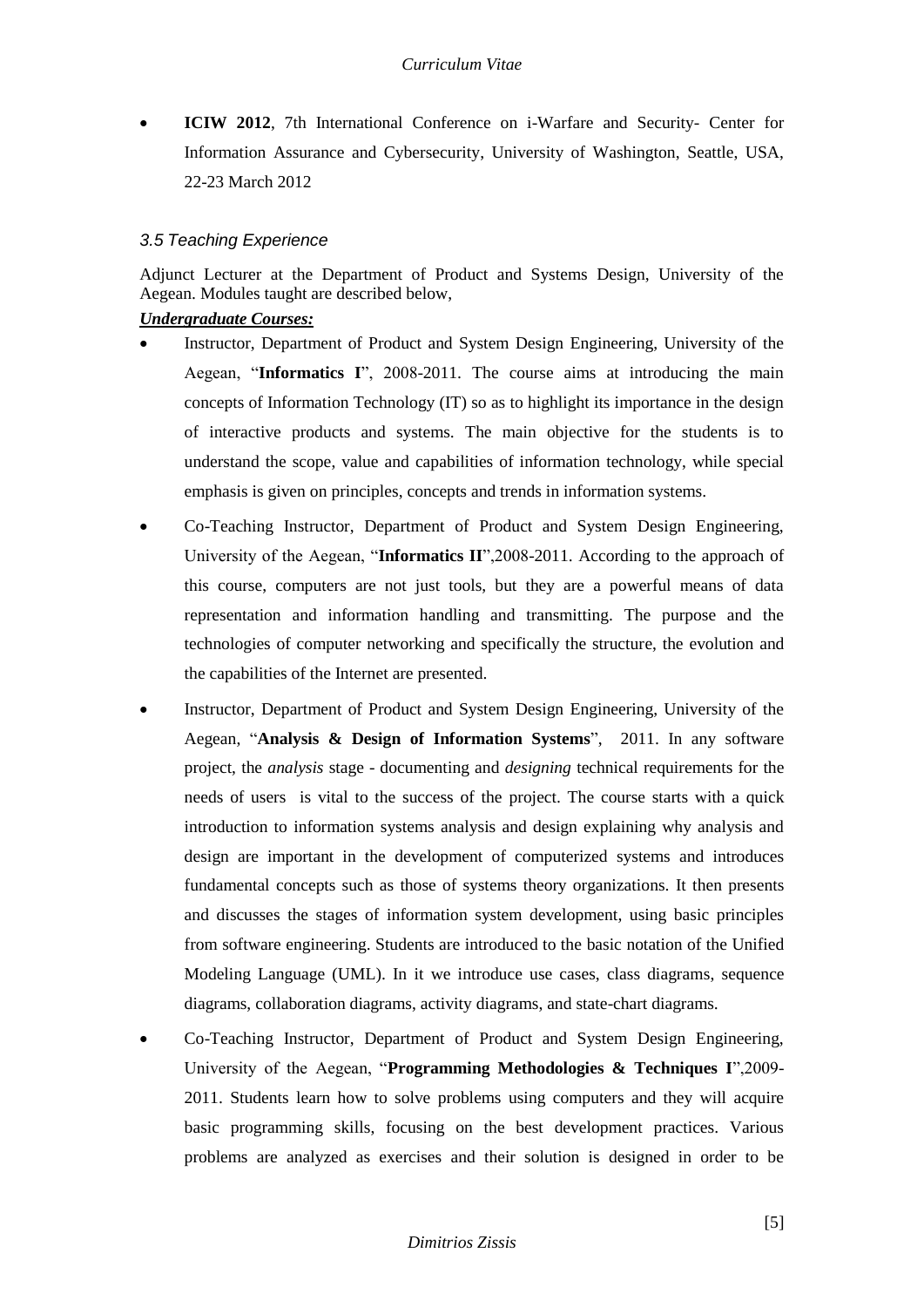executed on a computer. Program flow diagrams and pseudo-code are used as initial tools to depict a solution. An introduction on the functionality of compilers is made and practical exercises are based on the programming language C. Students will learn the syntax of C, the loops, the conditional execution and the structuring of a program into smaller modules.

 Co-Teaching Instructor, Department of Product and System Design Engineering, University of the Aegean, "**Internet Technology and Programming**", 2011. The aim of this course is to teach students technologies and methodologies necessary for programming for the world wide web. This course includes: Internet application development, Computer networks: principle concepts, topologies, architecture, interfaces, Introduction to web and web services: TCP/IP architecture, IP addressing, routing, services, Web based applications: client-server model, application development, connection with databases, Markup Languages, Databases for web applications, Server- & Client-Side Programming

## *Graduate Courses:*

 Master of Science (**MSc**) in Design of Interactive and Industrial Products and Systems . Co-Teaching Instructor, " Informatics and Interactive Media", 2011.

# <span id="page-5-0"></span>**4. Scientific Publications**

## <span id="page-5-1"></span>*4.1 Journal Publications*

- **1.** Zissis, D, Lekkas, D, and Papadopoulou. A.E, "Competent Electronic Participation Channels in Electronic Democracy." Electronic Journal of e-Government Volume 7 Issue 2 2009, (pp195 - 208)
- **2.** Dimitrios Zissis and Dimitrios Lekkas, "Securing e-Government and e-Voting with an open cloud computing architecture", Government Information Quarterly, Elsevier, 2010 (In print). doi: 10.1016/j.giq.2010.05.010
- **3.** Dimitrios Zissis and Dimitrios Lekkas, "Addressing Cloud computing Security Issues", Future Generation Computer Systems: The International Journal of Grid Computing and eScience, Special Issue on Infrastructure and Network-aware Grids and Service Oriented Architectures, 2011. doi:10.1016/j.future.2010.12.006.
- **4.** Argyris Arnellos, Dimitrios Lekkas, Dimitrios Zissis, Thomas Spyrou, John Darzentas. Fair Digital Signing: The Structural Reliability of Signed Documents, Computer& Security 2011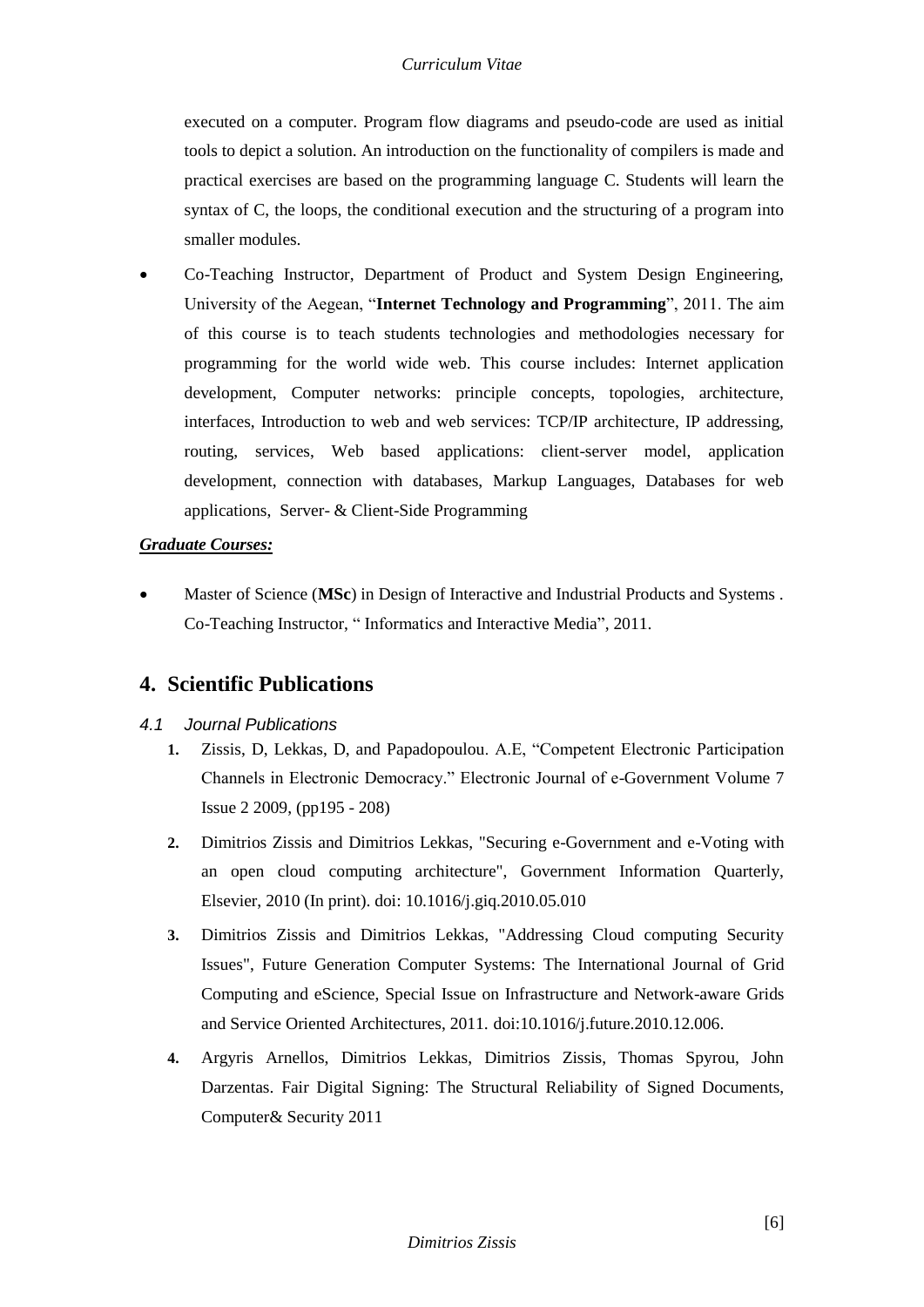- <span id="page-6-0"></span>*4.2 Conference Publications*
	- **5.** Dimitrios Zissis, Dimitrios Lekkas, Thomas Spyrou, Security Services in e-School and their role in the evaluation of educational processes, International Conference on Institutional Evaluation Techniques in Education, ICIETE, Samos 2007
	- **6.** Dimitrios Zissis, Anastasia-Evangelia Papadopoulou, Dimitrios Lekkas, "Enhancing security in the integration of e-Government: The e-School initiative", In 4th International Conference on Web Information Systems and Technologies, WEBIST'08, Madeira - Portugal, May 2008
	- **7.** Dimitrios Zissis, Dimitrios Lekkas, Anastasia-Evangelia Papadopoulou, "Competent electronic participation channels in electronic democracy", In 8th European Conference on e-Government - ECEG'08, Lausanne, Switzerland, July 2008
	- **8.** Dimitrios Zissis and Dimitrios Lekkas, "The security paradox, disclosing source code to attain secure electronic elections", Proceedings of the 9th European Conference on e-Government, p. 741, University of Westminster, London, UK, 29- 30 June 2009
	- **9.** S. Tasoudis, S. Kanis, D. Lekkas, D. Zissis, "Proposed design of a model e-book digital reader, aiming at its optimal application in education (Anthropocentric Approach)", In the Greek Free / Open Source Software Society (ELLAK) Conference, Athens 15-16 May 2010
	- **10.** Dimitrios Zissis, Dimitrios Lekkas and Panayiotis Koutsabasis, "Cryptographic Dysfunctionality-A Survey on User Perceptions of Digital Certificates", In 7th International Conference in Global Security Safety and Sustainability(ICGS3)/4th International Conference on e-Democracy, Thessaloniki, August 2011 .
	- **11.** Dimitrios Lekkas and Dimitrios Zissis, "Leveraging the e-passport PKI to achieve interoperable security for e-government cross border services", In 7th International Conference in Global Security Safety and Sustainability(ICGS3)/4th International Conference on e-Democracy, Thessaloniki, August 2011.

#### <span id="page-6-1"></span>*4.3 Book Chapters*

**12.** Dimitrios Zissis, Dimitrios Lekkas, Argyris Arnellos, "A systems theory approach to electronic voting complexity", *Active Citizen Participation in E-Government*, IGI Global, 2011 (In Print)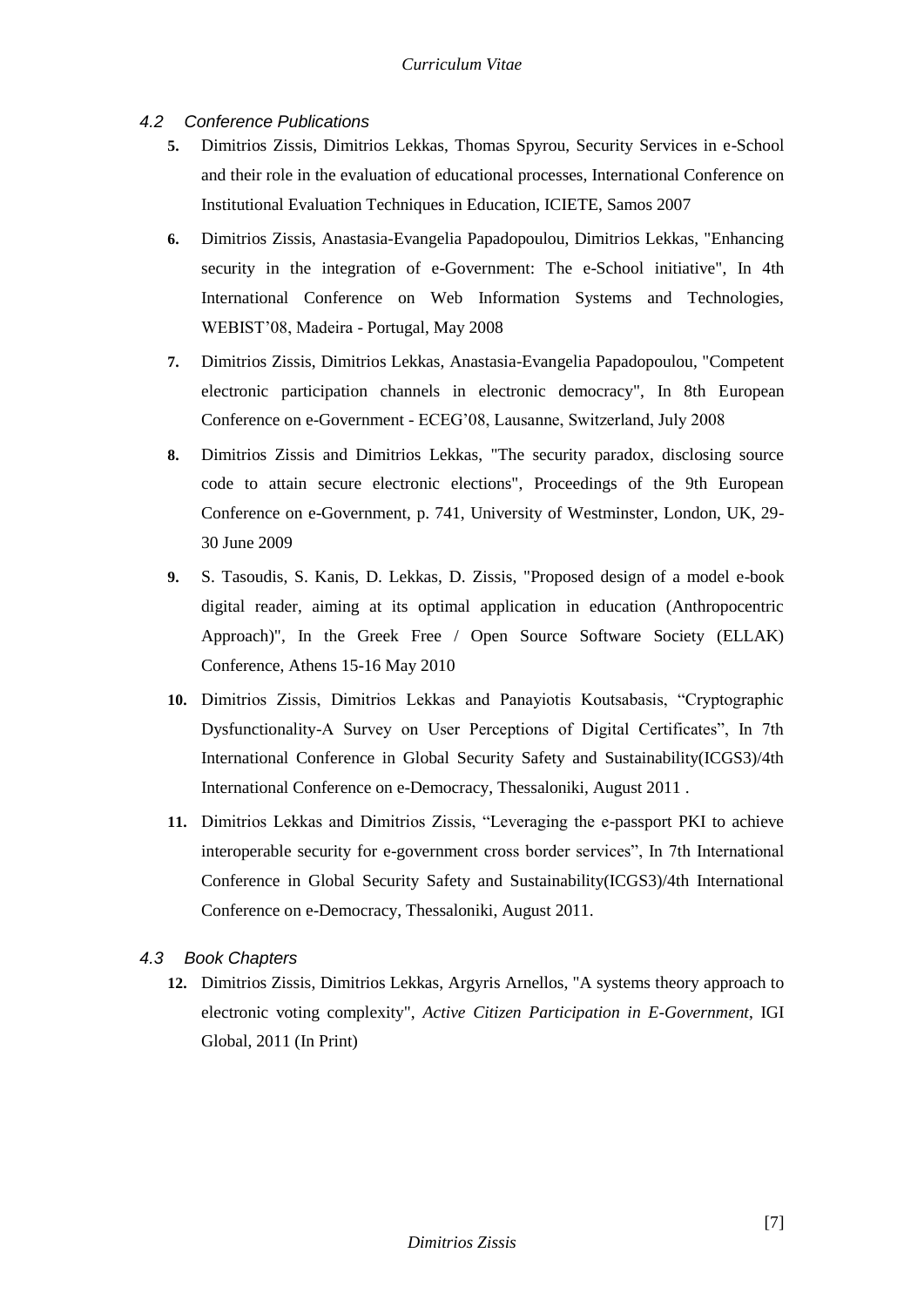# <span id="page-7-0"></span>**5. Distinctions**

- SciVerse- Science Direct, Elsevier included "Addressing Cloud computing Security Issues" in the TOP 25 Hottest Articles in Computer Science, January to March 2011
- SciVerse- Science Direct, Elsevier included "Addressing Cloud computing Security Issues" in the TOP 25 Hottest Articles in Computer Science, April to June 2011
- SciVerse- Science Direct, Elsevier included "Addressing Cloud computing Security Issues" in the TOP 25 Hottest Articles in Computer Science, July to September 2011

# <span id="page-7-1"></span>**6. Memberships**

- Member of Interactive Systems Design Lab (ISDL). The Interactive Systems Design Laboratory of the Department of Product and Systems Design Engineering (DPSD) - University of the Aegean specializes in Interactive Media fields including Human-Computer Interaction of Information Systems, of Complex Systems and of Audiovisual Arts.
- Professional member of the [Association for Computing Machinery](http://www.acm.org/) (**ACM**)
	- o Special Interest Group on Security, Audit and Control (**[SIGSAC](http://www.sigsac.org/)**)
- Member of the British Computer Society (BCS). 2009-2010
- Member of the Internet Society (ISOC)
	- o ISOC England

# <span id="page-7-2"></span>**7. Recommendation Letters**

- **Professor Ioannis Darzentas**, Head of Department at the Department of Product and System Engineering, University of the Aegean. Email: idarz@aegean.gr, Contact Number: +30 22810 97100
- **Assistant Professor Dimitrios Lekkas**, Assistant Professor at the Department of Product and System Engineering, University of the Aegean. e-mail: [dlek@aegean.gr,](mailto:dlek@aegean.gr) Contact Number: +30 22810 97100
- **Dr. Panayiotis Koutsabasis**, Lecturer at the Department of Product and System Engineering, University of the Aegean. e-mail: kgp@aegean.gr, Contact Number: +30 22810 97124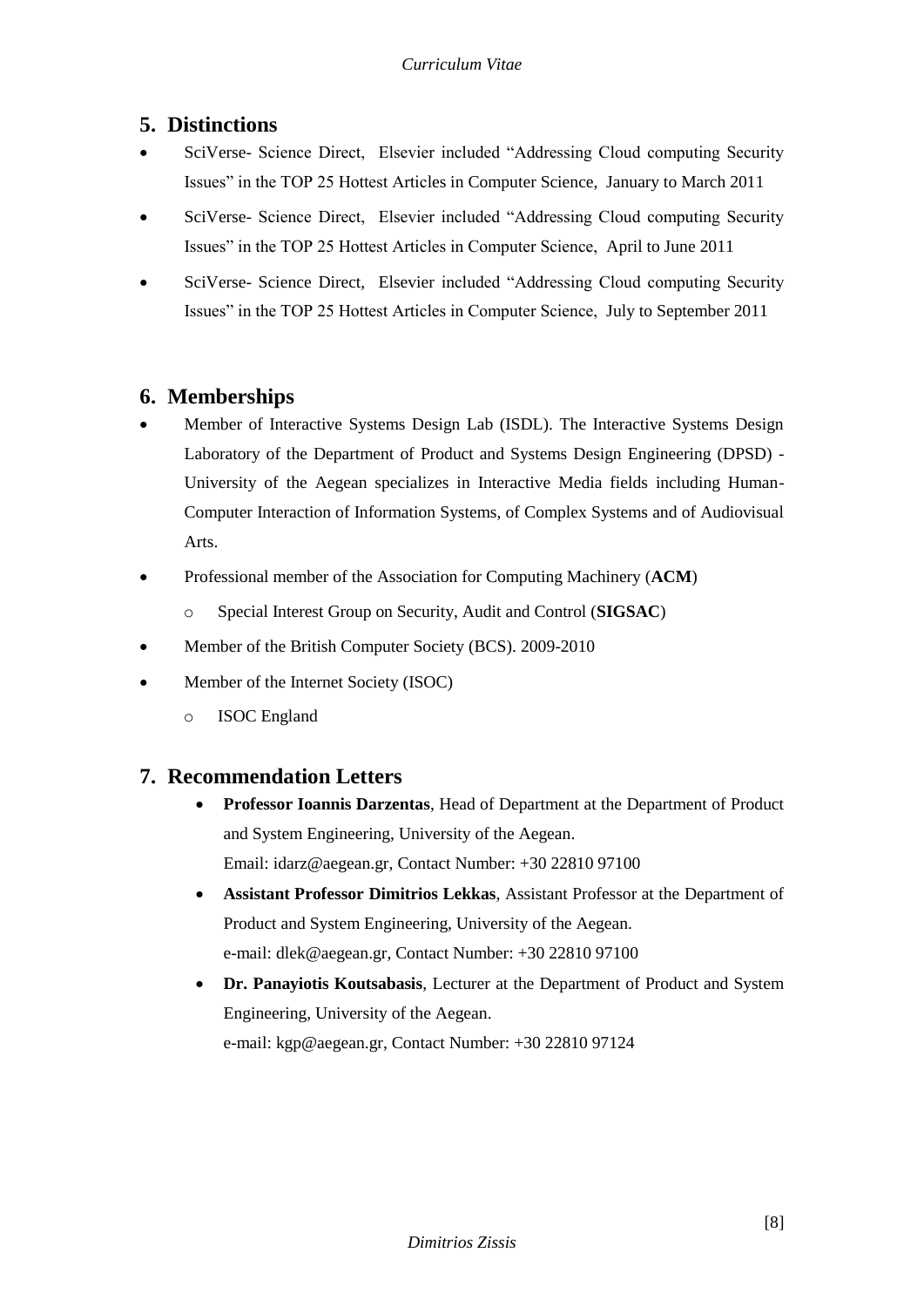# **Β. Detailed research interests and publication record**

# <span id="page-8-0"></span>**1. Areas of Specialization and Research**

- Information Systems Design and Development
- Information Systems Security
- Information and Communication Security
- Secure Electronic Voting
- Electronic Governance and Electronic Democracy
- Public Key Cryptography and Digital Signatures
- Autonomic Computing
- Cloud Computing
- **HCI**

# <span id="page-8-1"></span>**2. Publication Abstracts and Citations**

- <span id="page-8-2"></span>*2.1 Journal Publications*
	- **1. Zissis D.,** Lekkas D., Papadopoulou. A.E., "Competent Electronic Participation Channels in Electronic Democracy." Electronic Journal of e-Government, Vol.7, Νο.2, pp.195 - 208, 2009

*Abstract***:** Electronic Democracy is appearing in political agendas across countries and boarders. This paper refers to electronic participation channels implemented to digitalize decision processes in an electronic democracy. Electronic participation includes the sub processes of information acquisition and formation of an opinion. The function of efficient electronic participation in electronic democracy is crucial and indispensable. Electronic Democracy provides citizens with the opportunity to engage efficiently in democratic processes. Current technology can be perceived as an evolution of traditional communication linkages between political representatives and citizens. These can provide an "extensive library" of information and a "meeting point" for political debate. A surplus of existing technologies provides the means to enhance the unidirectional and bidirectional communication paths between citizens and involved political entities. Such a technological deployment though must meet a number of requirements ranging from usability issues to electronic security. An in depth analysis and review of social and technical requirements of such channels is provided in this paper. Solutions are presented which meet previously identified needs and through their comparison the fulfillment of the requirements will be met. This papers objective is to identify the custom design for efficient and competent electronic participation channels in electronic democracy. This goal will be achieved through a comparison of the current technological tools used in e-participation, called e-methods. For each one of these e-methods a SWOT analysis will be provided, listing the Strengths, Weaknesses, Opportunities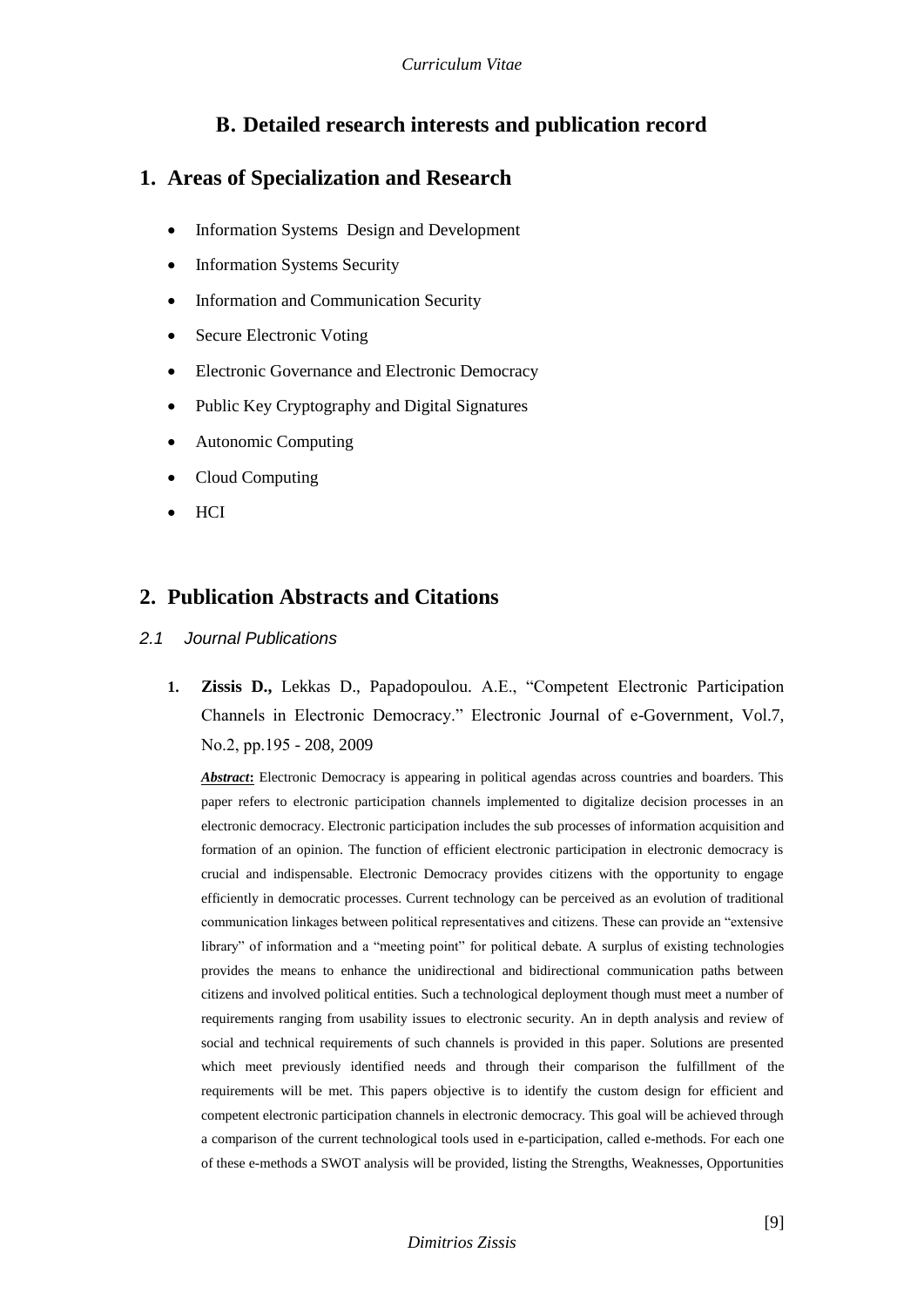#### *Curriculum Vitae*

and Threats, that this particular tool may have. Eventually a comparison is made after the establishment of criteria regarding many aspects such as: security, privacy, accessibility, user's or developer's viewpoints. Proficiently deployed technological infrastructures which enhance the bidirectional communication pathways will lead to engaged and better informed citizens, and evidently to a stronger democracy. Findings of this paper should be considered by parties interested in deploying electronic democracy infrastructures and fellow researchers in the field.

#### *Cited by 4:*

- [Ci1]. Staiou, E., Gouscos, D. Socializing E-governance: A Parallel Study of Participatory E-governance and Emerging Social Media. Comparative E-Government, 2010 – Springer
- [Ci2]. Hamdan O. Alanazi, Rafidah Md Noor. The Guide of Implementing Chat Protocol: Study Case on Using the Socket Programming Concept and Object Oriented Programming. Journal Of Computing, Volume 2, Issue 10, October 2010, Issn 2151-9617
- [Ci3]. Rushton., A. Future of Interactive Media in Government: Redefining Relationships. Masters Thesis, Elon University. 2009
- [Ci4]. Demirhan, K., Öktem K. "Electronic Participation In The Policy Making Process:A Case Study", International Journal Of Ebusiness And Egovernment Studies Vol 3, No 1, 2011 ISSN: 2146-0744
- **2. Zissis D**. and Lekkas D., "Securing e-Government and e-Voting with an open cloud computing architecture", *Government Information Quarterly*, Volume 28, Issue 2, April 2011. DOI: 10.1016/j.giq.2010.05.010

Abstract: The idea, the concept, or the term, that is cloud computing, has recently passed into common currency and the academic lexicon in an ambiguous manner, as cloud dust is being sprinkled on an excess of emerging products. Exorcising complexity and protecting against the caprice of the moment, this paper explores the notion behind the hype of cloud computing and evaluates its relevance to electronic government and electronic voting information systems. This paper explores increasing participation and sophistication of electronic government services, through implementing a cloud computing architecture. From an Information and Communication Security perspective, a structured analysis is adopted to identify vulnerabilities, involved in the digitalization of government transactions and the electoral process, exploring the notion of trust and transparency within this context. In turn, adopting a cloud computing approach for electronic government and electronic voting solutions is investigated, reviewing the architecture within the previously described context. Taking a step further, this paper proposes a high level electronic governance and electronic voting solution, supported by cloud computing architecture and cryptographic technologies, additionally identifying issues that require further research.

#### *Cited by 3:*

- [Ci5]. Smith, Daniel J., Beaulier, Scott Alex and Sutter, Daniel, Technology and the Architecture of Emergent Orders, Working Paper Series, (October 3, 2011)
- [Ci6]. Wang, Yu-Hui , The impact of credibility trust on user acceptance of software-as-aservice, [Nano, Information Technology and Reliability \(NASNIT\), 2011 15th North-East](http://ieeexplore.ieee.org/xpl/mostRecentIssue.jsp?punumber=6095975)  [Asia Symposium on,](http://ieeexplore.ieee.org/xpl/mostRecentIssue.jsp?punumber=6095975) 24-26 Oct. 2011. Doi: 10.1109/NASNIT.2011.6111113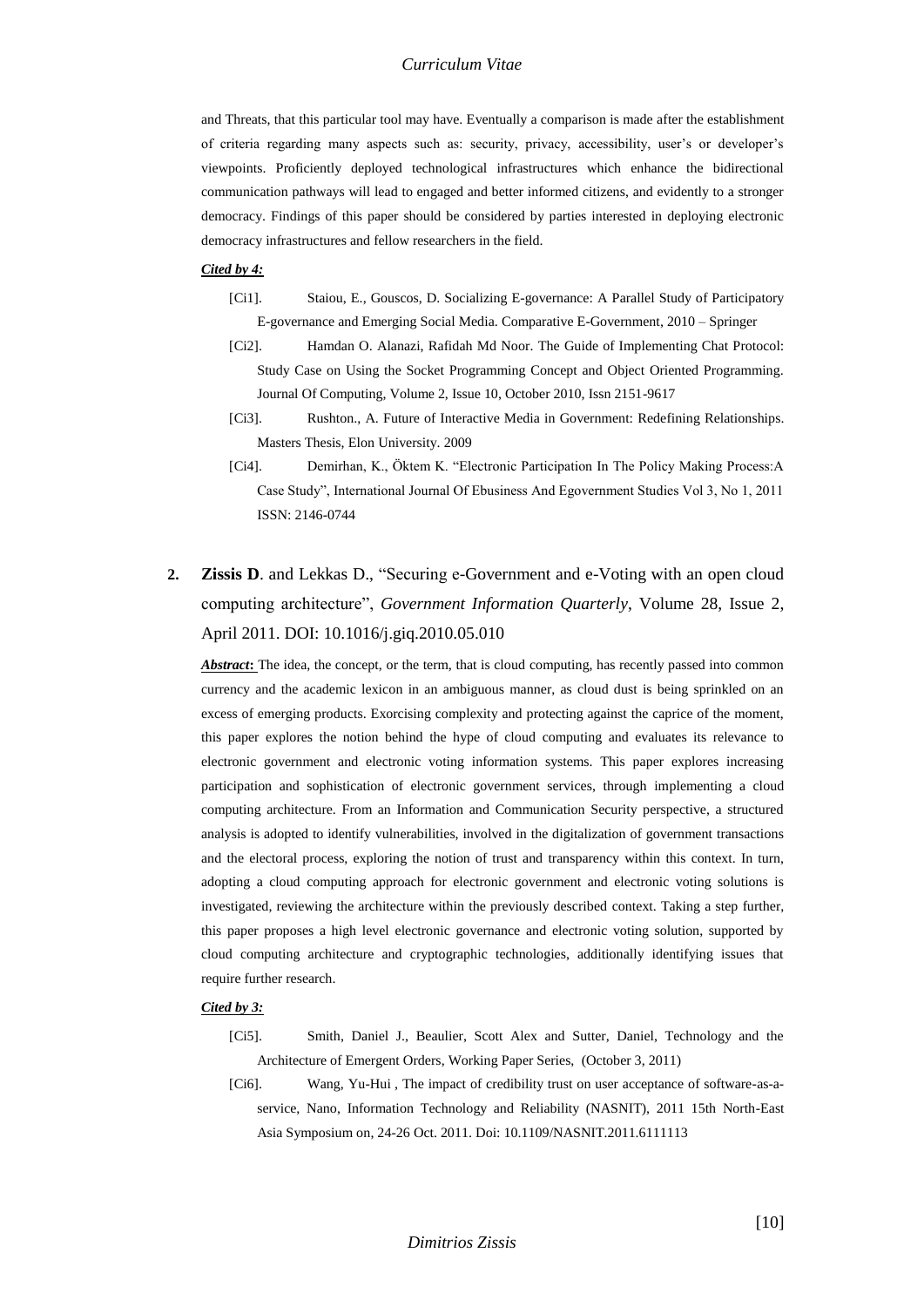- [Ci7]. Leif Skiftenes Flak, Hans Solli-Sæther, "The Shape of Interoperability: Reviewing and Characterizing a Central Area within eGovernment Research," hicss, pp.2643-2652, 2012 45th Hawaii International Conference on System Sciences, 2012
- **3. Zissis D**. and Lekkas D., "Addressing Cloud computing Security Issues", *Future Generation Computer Systems: The International Journal of Grid Computing and eScience*, Volume 28, Issue 3, March 2012, Pages 583-592, doi:10.1016/j.future.2010.12.006.DOI:10.1016/j.future.2010.12.006

**Abstract**: The recent emergence of cloud computing has drastically altered everyone's perception of infrastructure architectures, software delivery and development models. Projecting as an evolutionary step, following the transition from mainframe computers to client/server deployment models, cloud computing encompasses elements from grid computing, utility computing and autonomic computing, into an innovative deployment architecture. This rapid transition towards the clouds, has fuelled concerns on a critical issue for the success of information systems, communication and information security. From a security perspective, a number of unchartered risks and challenges have been introduced from this relocation to the clouds, deteriorating much of the effectiveness of traditional protection mechanisms. As a result the aim of this paper is twofold; firstly to evaluate cloud security by identifying unique security requirements and secondly to attempt to present a viable solution that eliminates these potential threats. This paper proposes introducing a Trusted Third Party, tasked with assuring specific security characteristics within a cloud environment. The proposed solution calls upon cryptography, specifically Public Key Infrastructure operating in concert with SSO and LDAP, to ensure the authentication, integrity and confidentiality of involved data and communications. The solution, presents a horizontal level of service, available to all implicated entities, that realizes a security mesh, within which essential trust is maintained.

#### *Cited by 12.*

- [Ci8]. Jianxin Li, Bo Li, Tianyu Wo, Chunming Hu, Jinpeng Huai, Lu Liu, KP Lam, CyberGuarder: A Virtualization Security Assurance Architecture for Green Cloud Computing, Future Generation Computer Systems, 2011
- [Ci9]. Seyrek, "Bulut Bilişim: İşletmeler için Fırsatlar ve Zorluklar", Gaziantep University Journal of Social Sciences, 2011.
- [Ci10]. Yang, C., Goodchild M., Huang Q., Nebert D., Raskin R., Xu Y., Bambacus M., Fay D., 2011 (in press), Spatial Cloud Computing: How geospatial sciences could use and help to shape cloud computing, International Journal on Digital Earth.
- [Ci11]. Snehi Jyoti, Snehi Manish and Gill Rupali. Virtualization as an Engine to Drive Cloud Computing Security. High Performance Architecture and Grid Computing Communications in Computer and Information Science, 2011, Volume 169, Part 1, 62-66, Springer-2011
- [Ci12]. Pardeep Sharma, Sandeep K. Sood and Sumeet Kaur. Security Issues in Cloud Computing. High Performance Architecture and Grid Computing Communications in Computer and Information Science, 2011, Volume 169, Part 1, 36-45, Springer-2011
- [Ci13]. Singh, G., Sharma, A., Singh M., Security Apprehensions In Different Regions Of Cloud Captious Grounds, International Journal of Network Security & Its Applications (IJNSA), Vol.3, No.4, July 2011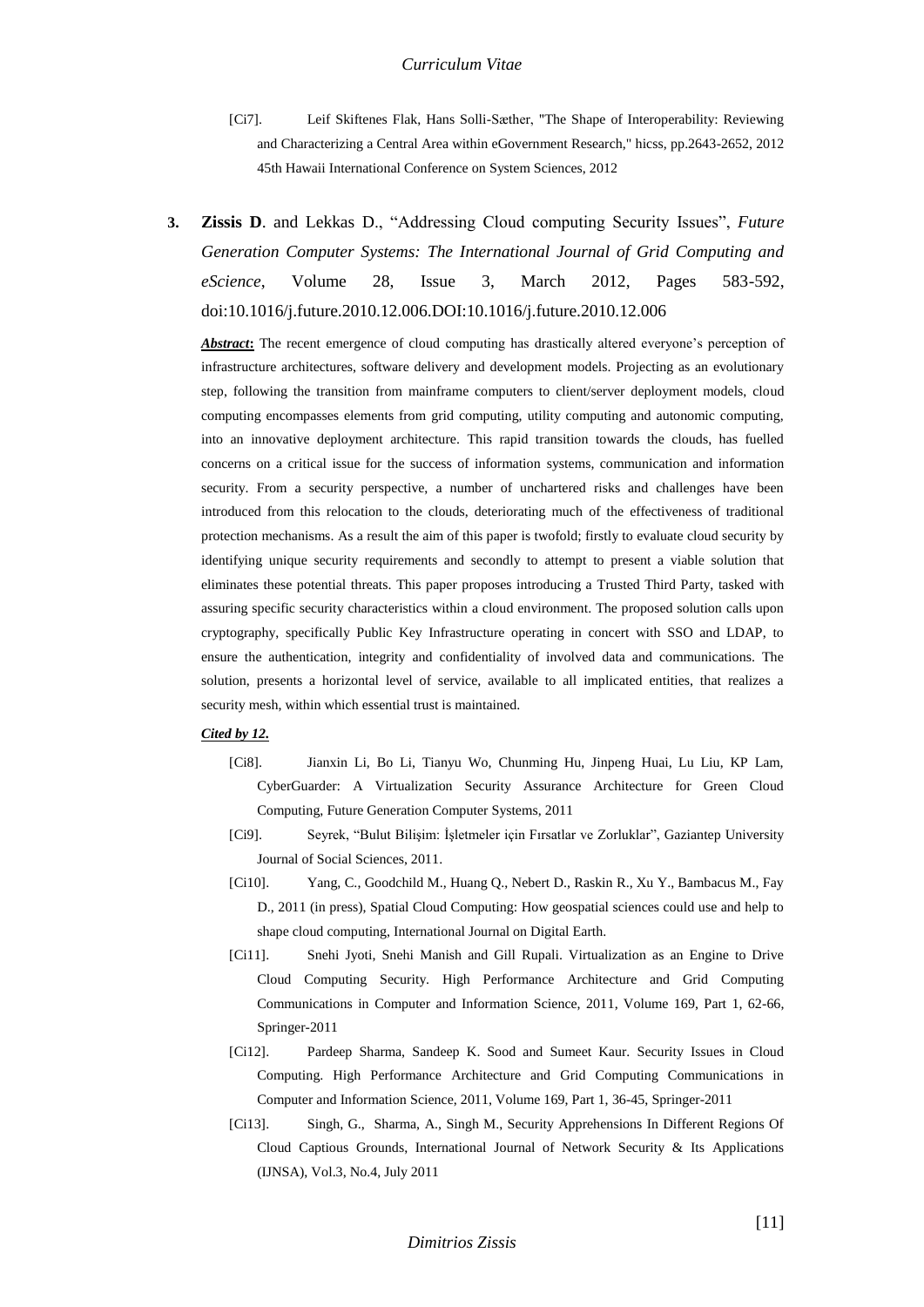- [Ci14]. P.G. Dorey, A. Leite, "Commentary : Cloud computing A security problem or solution?", Information Security Technical Report, September 2011. doi:10.1016/j.istr.2011.08.004
- [Ci15]. Thomas Robertazzi , Grid and Cloud Computing, Basics of Computer Networking, Springer Briefs in Electrical and Computer Engineering, 2012, 65-68, DOI: 10.1007/978-1- 4614-2104-7\_8
- [Ci16]. Guifen Chen, Xu Wang, Hang Chen, Chunan Li, Guangwei Zeng, Yan Wang and Peixun Liu, "Research on Digital Agricultural Information Resources Sharing Plan Based on Cloud Computing", Computer and Computing Technologies in Agriculture V, IFIP Advances in Information and Communication Technology, 2012, Volume 368/2012, 346-35
- [Ci17]. Saurabh Sharma, Randeep Kaur Chhabra, Ashok Verma "Cloud computing: A security problem or solution" International Journal of Emerging Technology and Advanced Engineering, Volume 2, Issue 1, January 2012
- [Ci18]. Alexandra Carpen-Amarie, Alexandru Costan, Catalin Leordeanu, Cristina Basescu, Gabriel Antoniu, Towards a Generic Security Framework for Cloud Data Management Environments, International Journal of Distributed Systems and Technologies, 3(1), 17-34, January-March 2012
- [Ci19]. P Stephanow, M Kulicke, Marcel Kulicke, and Matthias Aum• uller [Maturity Of](http://141.12.72.110/wp-content/uploads/2012/01/Maturity-Of-Cloud-Computing-Technology-Components-Within-Infrastructure-as-a-Service-A-Practical-Approach.pdf)  [Cloud Computing Technology Components Within Infrastructure-as-a-Service: A Practical](http://141.12.72.110/wp-content/uploads/2012/01/Maturity-Of-Cloud-Computing-Technology-Components-Within-Infrastructure-as-a-Service-A-Practical-Approach.pdf)  [Approach,](http://141.12.72.110/wp-content/uploads/2012/01/Maturity-Of-Cloud-Computing-Technology-Components-Within-Infrastructure-as-a-Service-A-Practical-Approach.pdf) March 2012
- **4.** Argyris Arnellos, Dimitrios Lekkas, **Dimitrios Zissis**, Thomas Spyrou, John Darzentas. "Fair Digital Signing: The Structural Reliability of Signed Documents", *Computer & Security*, Volume 30, Issue 8, November 2011, Pages 580-596 , Elsevier, 2011

*Abstract***:** The exchange of digitally signed data inherits all the problems related to the indeterminacy of human communication, which are further intensified by the legal implications of signing. One of the fundamental intrinsic weaknesses of digital signatures is that the signer creates a signature on a series of bits, which may be differently transformed and perceived by the verifier (or relying party), due to the inevitable differences in the intention and the purpose of the two agents. As a result, syntactic and semantic distance is introduced between a signer and a relying party. In this paper we suggest a framework that models the process of digital signing, using several virtual and interrelated levels of communication, thereby promoting the analytic and synthetic exploration of the entities and the transformations involved. Based on this exploration, it is possible to indicate the favourable conditions for mutual understanding between the signer and the relying party. We focus on the syntactic and presentation levels of the communication process and we introduce the notion of structural reliability of a syntactic component, as a measure of how securely and accurately a signed document can be used. It is argued that structural reliability depends on a quantitative metric, such as the structural informativeness along with other qualitative characteristics of the syntactic component. The structural reliability of several document representation protocols is evaluated and it is concluded that the higher the informativeness of the protocol, the less the semantic distance produced, provided that the communicating parties have the capacity to handle this protocol.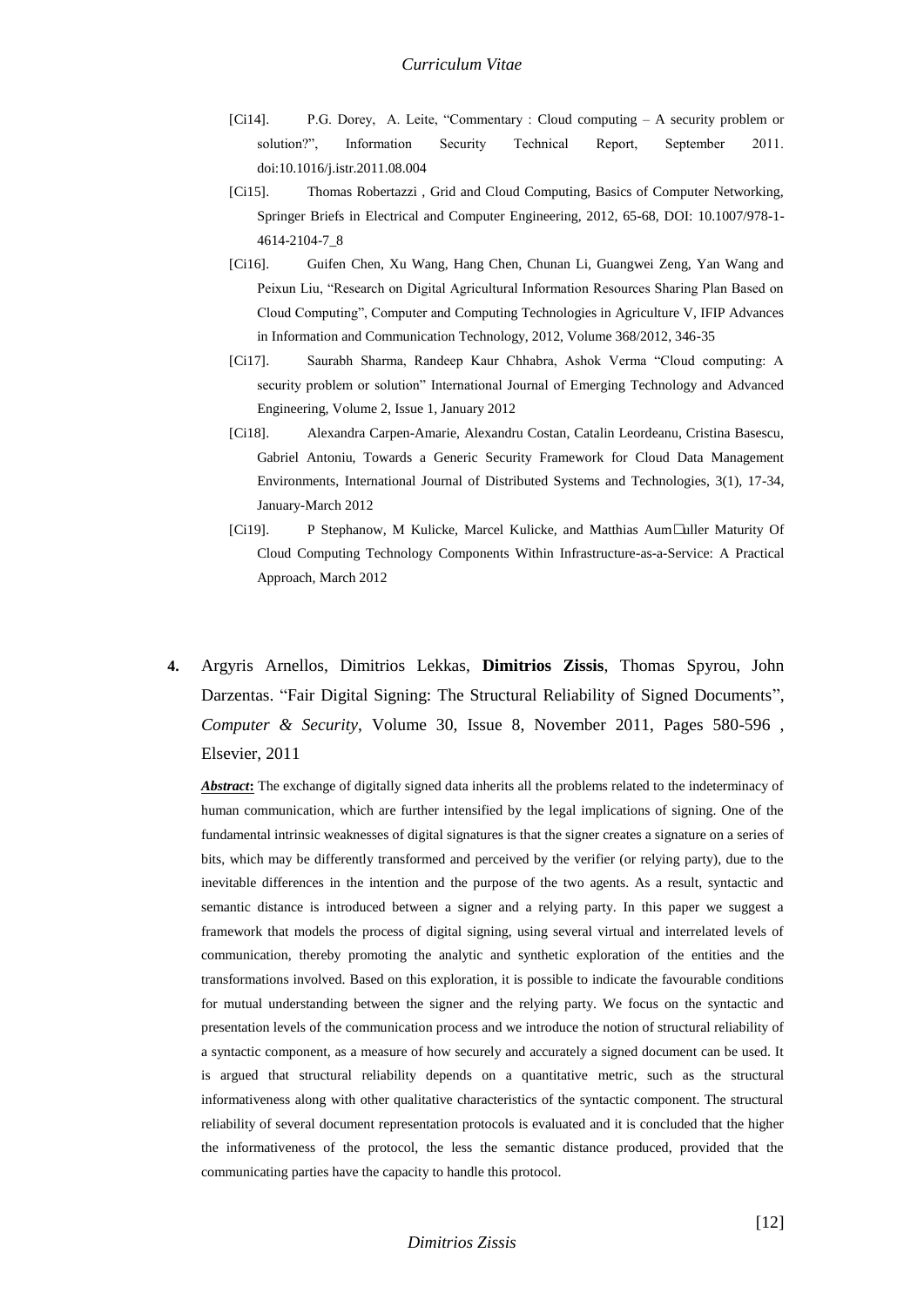#### <span id="page-12-0"></span>*2.2 Conference Publications*

**5. Zissis D**., Lekkas D., Spyrou T., "Security services in e-School and their role in the evaluation of educational processes", *International Conference on Institutional Evaluation Techniques in Education, ICIETE'07*, Samos, Greece, July 2007

*Abstract***:** This paper presents the e-School initiative which is involved in the integration of daily business processes conducted by primary and secondary level educational services in Greece. It deals with the aspects of security services in e-School and their role in the evaluation of educational processes. In addition it describes the way in which cryptography is used to ensure the authentication, integrity and confidentiality of information and examines the benefits gained.

**6. Zissis D.,** Papadopoulou A.-E., Lekkas D., "Enhancing security in the integration of e-Government: The e-School initiative", *4th International Conference on Web Information Systems and Technologies, WEBIST'08*, Madeira - Portugal, May 2008

*Abstract*: This paper presents a security infrastructure design which is implemented to ensure safety in the e-School initiative that can escalate to meet the requirements of the entire electronic government system. The e-School initiative offers a number of ways that increase the effectiveness of education, student involvement in the process and is an element of the e-Government effort in Greece. A combination of existing technologies comprises the security solution presented, including Public Key Infrastructure, Shibboleth, Smart cards and Lightweight Directory Access Protocol. In this system, Pki is responsible for binding a public key to an entity, Ldap is the repository of keys and certificates and SSO is a method of access control that enables a user to authenticate once and gain access to the resources of multiple independent web services.

**7. Zissis D**., Lekkas D., Papadopoulou A.-E., "Competent electronic participation channels in electronic democracy", *8th European Conference on e-Government - ECEG'08*, Lausanne, Switzerland, July 2008

*Abstract***:** This paper presents a security infrastructure design which is implemented to ensure safety in the e-School initiative that can escalate to meet the requirements of the entire electronic government system. The e-School initiative offers a number of ways that increase the effectiveness of education, student involvement in the process and is an element of the e-Government effort in Greece. A combination of existing technologies comprises the security solution presented, including Public Key Infrastructure, Shibboleth, Smart cards and Lightweight Directory Access Protocol. In this system, Pki is responsible for binding a public key to an entity, Ldap is the repository of keys and certificates and SSO is a method of access control that enables a user to authenticate once and gain access to the resources of multiple independent web services.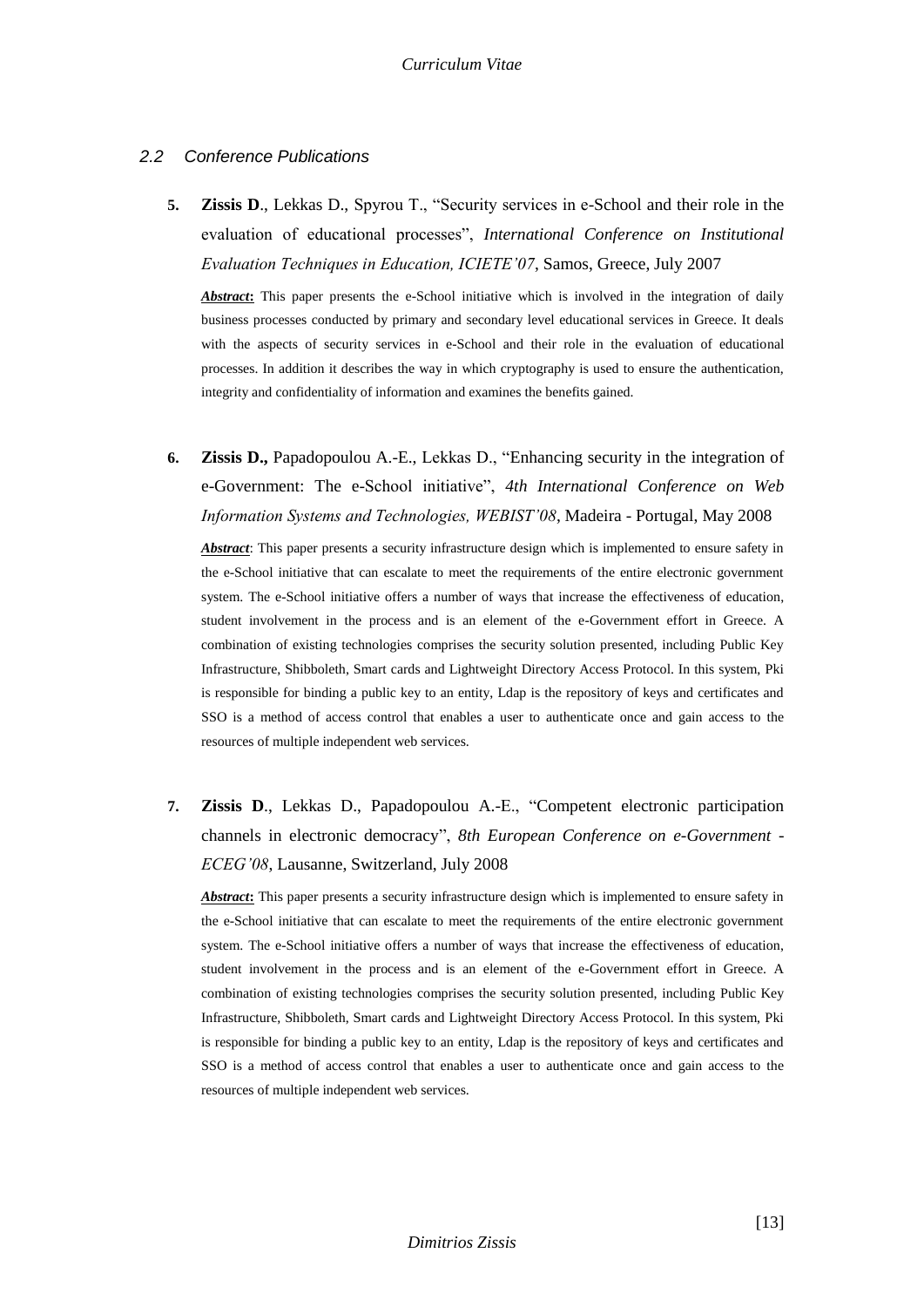**8. Zissis D**., Lekkas D., "The security paradox, disclosing source code to attain secure electronic elections", *9th European Conference on e-Government - ECEG'09*, London, UK, July 2009

*Abstract*: In recent years we have witnessed the amalgamation of government services and electronic systems. Citizens and state interactions have changed focus towards human centered electronic approaches, introducing citizens with electronic services that have simplified bureaucratic mechanisms and reduced response time. All efforts of implementing electronic governance have led to the next step in this process, digitalization of the decision making process, electronic voting. Electronic voting is an evolutionary step in the integration of electronic governments which will inevitably be introduced by all democracies across borders. This paper will view the opportunity of introducing electronic voting and explore the characteristics of such a system to provide a secure and trustworthy platform. Setting the field and clarifying disambiguation will result in viewing the critical issues involved in such a system. Transparency and audit ability may be one of the most decisive rudiments of such a system as it is directed in increasing citizen's confidentiality ,focal point of this research is the selection involving the "disclosability" of e-voting system source code. Approaching the issue from information's systems security perspective and taking into account relations with the open source initiative, it is evaluated that for electronic voting to harness the power of scientific review and secure coding, security must not depend on obscurity.

- **9.** S. Tasoudis, S. Kanis, D. Lekkas, D. Zissis, "Proposed design of a model e-book digital reader, aiming at its optimal application in education (Anthropocentric Approach)", In the Greek Free / Open Source Software Society (ELLAK) Conference, Athens 15-16 May 2010
- **10.** Dimitrios Zissis, Dimitrios Lekkas and Panayiotis Koutsabasis, "Cryptographic Dysfunctionality-A Survey on User Perceptions of Digital Certificates", In 7th International Conference in Global Security Safety and Sustainability(ICGS3)/4th International Conference on e-Democracy, Thessaloniki, August 2011

*Abstract*: In this paper we identify and define cryptographic dysfunctionality and within this context we perform a study to evaluate user perceptions of public key cryptography concepts. The study makes use of user testing, questionnaires and wrap-up interviews with 121 young, but experienced Internet users during their interactions with selected secure Internet locations. The results show that the vast majority of users are not familiar with fundamental concepts of cryptography, and that they are not capable of efficiently managing digital certificates. This case study serves as first evidence supporting our hypothesis that user interface design is deteriorating cryptographic solutions effectiveness due to usability issues.

**11.** Dimitrios Lekkas and Dimitrios Zissis, "Leveraging the e-passport PKI to achieve interoperable security for e-government cross border services", In 7th International Conference in Global Security Safety and Sustainability(ICGS3)/4th International Conference on e-Democracy, Thessaloniki, August 2011